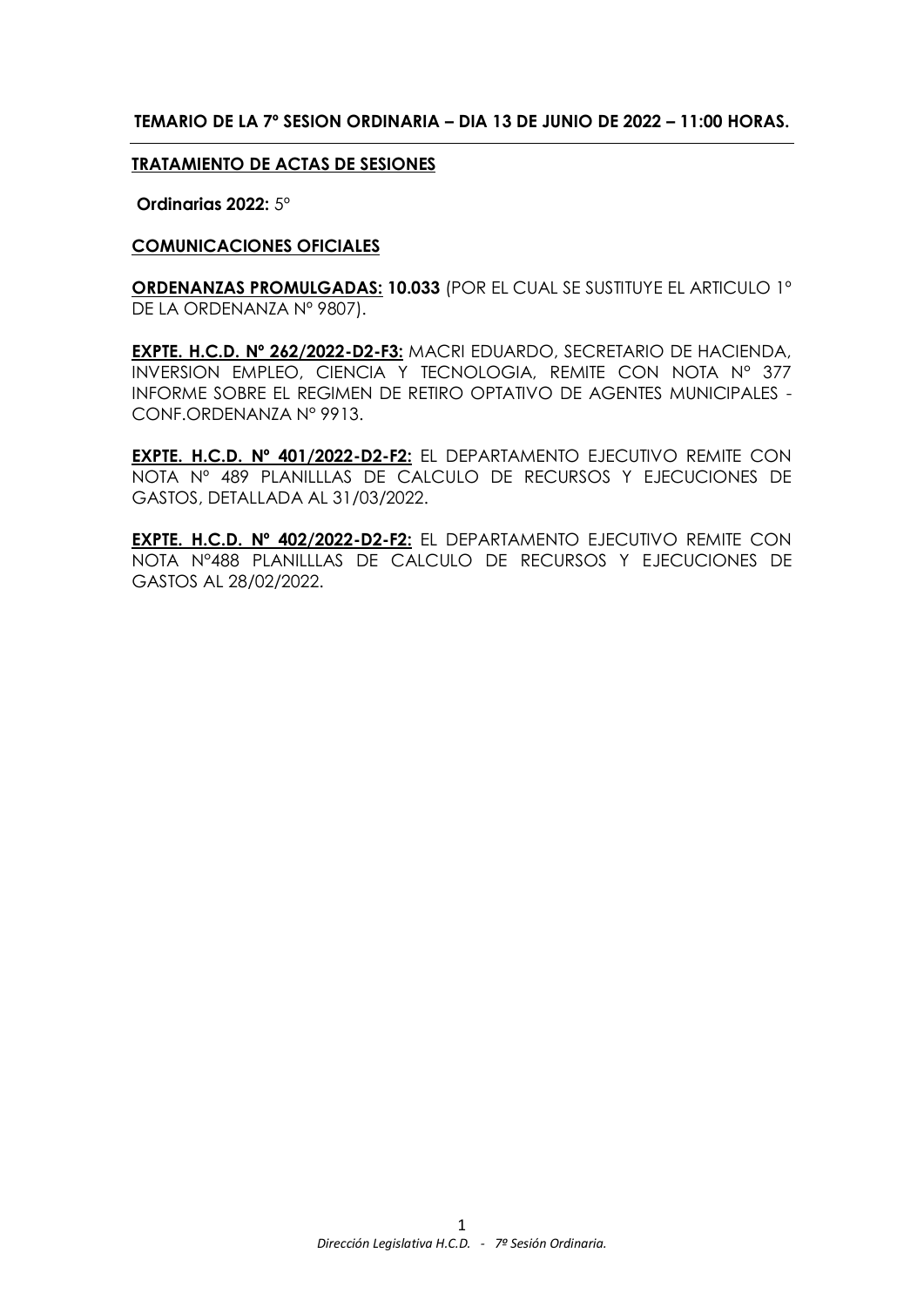### **ASUNTOS PARTICULARES**

**EXPTE. H.C.D. Nº 407/2022-A-F25:** ASAMBLEA DEL PARQUE URQUIZA REALIZA CONSIDERACIONES RESPECTO AL PROYECTO DE ORDENANZA REFERIDO A LA SITUACION DE TERRENOS LINDANTES AL PASEO DEL PATITO SIRIRI, EN ZONA DEL PARQUE URQUIZA (REF. EXPTE. H.C.D. Nº 339/2020-FC-A4).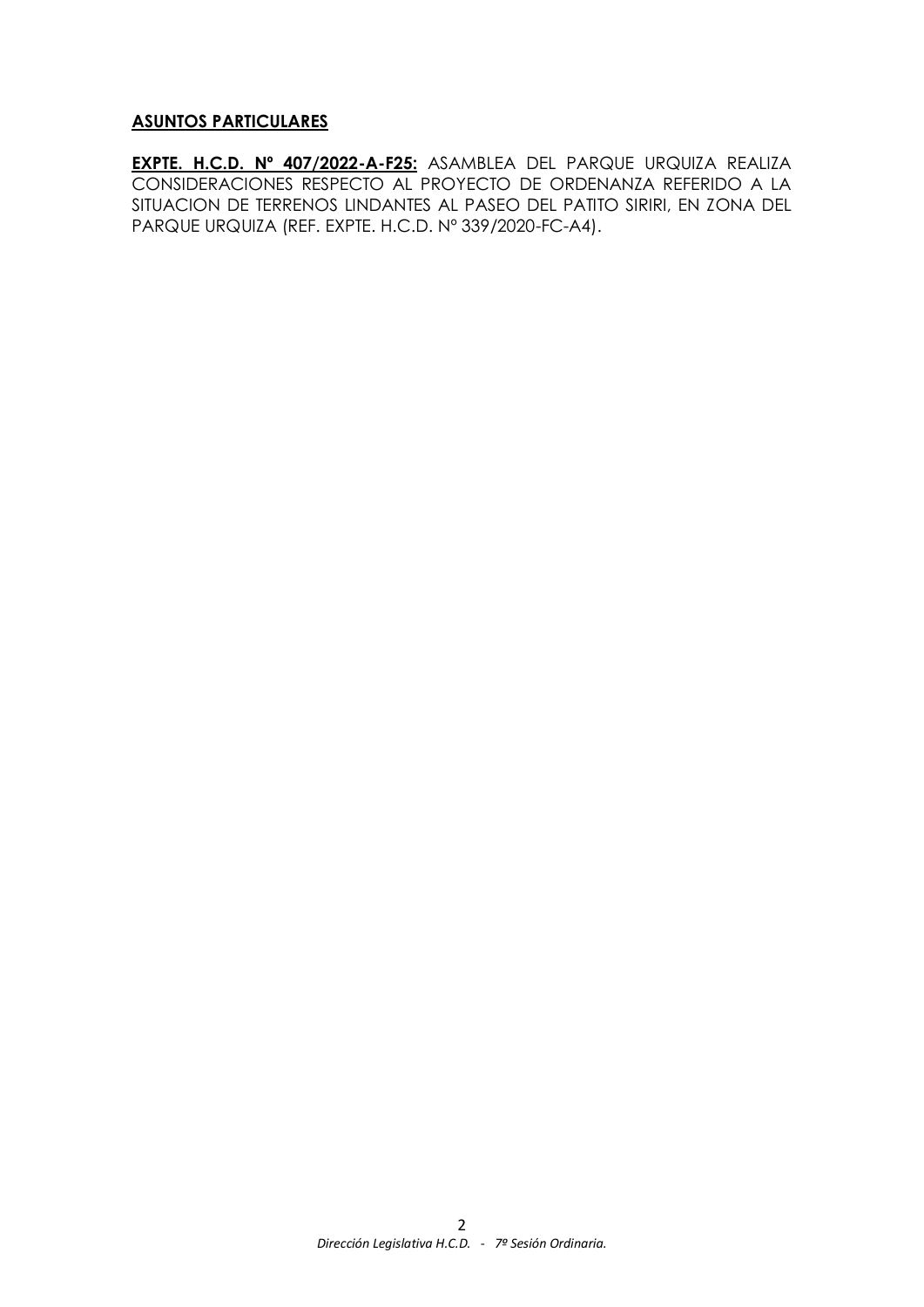# **DESPACHOS DE COMISION**

## **COMISION DE ECONOMIA Y HACIENDA.-**

1. DICTAMEN **CON MODIFICACIONES** CORRESPONDIENTE A PROYECTO DE **DECRETO "IN VOCE"** PRESENTADO POR LA CONCEJAL **RUBERTO,** DECLARANDO DE INTERES DEL HONORABLE CONCEJO DELIBERANTE LA JORNADA INTERMUNICIPIOS DENOMINADA "MERCADOS, FERIAS Y CIRCUITOS COOPERATIVOS: DESAFIOS POLITICOS Y SOCIO-PRODUCTIVOS PARA LA REACTIVACION DE NUESTRA ECONOMIA", A REALIZARSE EL DIA 8 DE MAYO DE 2022 EN NUESTRA CIUDAD.- EXPEDIENTE H.C.D. Nº 263/2022-FC-D6.-

# **COMISIONES DE LEGISLACION GENERAL, Y DE ECONOMIA Y HACIENDA.-**

2. DICTAMEN **CON MODIFICACIONES** CORRESPONDIENTE A PROYECTO DE **ORDENANZA** PRESENTADO POR LAS CONCEJALES **RUBERTO Y MINNI,**  DISPONIENDO LA "REGULACION DEL PARQUE HORTICOLA MUNICIPAL", PROPICIANDO UN NUEVO MARCO NORMATIVO PARA SU CORRECTO FUNCIONAMIENTO.- EXPEDIENTE H.C.D. Nº 313/2022-FC-A17.-

# **COMISIONES DE COMUNIDAD Y PARTICIPACION, Y DE LEGISLACION GENERAL.-**

3. DICTAMEN **CON MODIFICACIONES** CORRESPONDIENTE A PROYECTO DE **ORDENANZA** PRESENTADO POR EL CONCEJAL **GRANETTO**, PROPICIANDO UNA MODIFICACION EN LA CONFORMACION DE LA COMISION RELATIVA AL PLANEAMIENTO URBANO DE NUESTRA CIUDAD, REGIDA POR ORDENANZA N° 9430.- EXPEDIENTE H.C.D. N° 689/2021-FC-A8.-

### **COMISION DE NOMENCLATURA DE CALLES Y ESPACIOS PUBLICOS.-**

- 4. DICTAMEN CORRESPONDIENTE A PROYECTO DE **ORDENANZA** PRESENTADO POR LOS CONCEJALES **MINNI Y ELIZAR,** DENOMINANDO "MARIA ANTONIA GOÑI" A LA CALLE Nº 1723,UBICADA ENTRE LAS CALLES FRATERNIDAD Y 19 DE ABRIL, DE NUESTRA CIUDAD.- EXPEDIENTE H.C.D. Nº 167/2022-FC-A5.-
- 5. DICTAMEN **CON MODIFICACIONES** CORRESPONDIENTE A PROYECTO DE **ORDENANZA** PRESENTADO POR EL CONCEJAL **ELIZAR,** REEMPLAZANDO LA DENOMINACION DE LA CALLE "CORTADA V" UBICADA ENTRE CALLES JUANA PAULA MANSO Y BAXADA DEL PARANA, POR "ELADIA COMAS DE BAREZZI", DEL BARRIO BAJADA GRANDE DE NUESTRA CIUDAD.- EXPEDIENTE H.C.D. Nº 184/2022-FC-A5.-
- 6. DICTAMEN CORRESPONDIENTE A PROYECTO DE **ORDENANZA**  PRESENTADO POR LA CONCEJAL **RUBERTO**, DESIGNANDO "YACARE" A LA CALLE Nº 1799 Y "AGUARA GUAZU" A LA CALLE Nº 1797, UBICADAS ENTRE LAS CALLES "SELVA DE MONTIEL" Y GRAL. JOSE MARIA PAZ" DE NUESTRA CIUDAD.-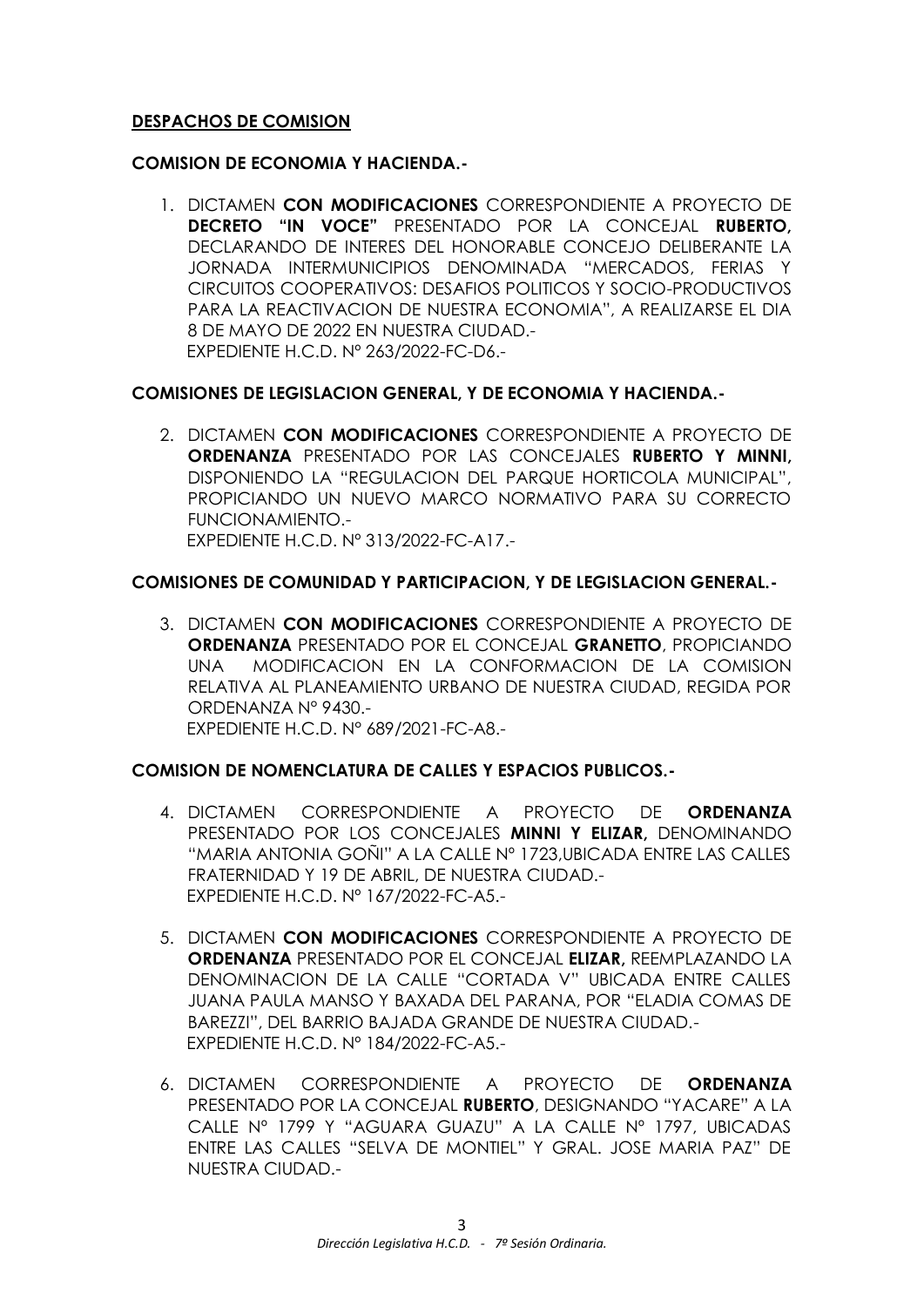EXPEDIENTE H.C.D. Nº 218/2022-FC-A5.-

- 7. DICTAMEN CORRESPONDIENTE A PROYECTO DE **ORDENANZA**  PRESENTADO POR LOS CONCEJALES **ROLANDELLI, AVERO Y RODRIGUEZ PAULIN,** DESIGNANDO "DR. YAMIL OBAID" A LA CALLE 1406 DE NUESTRA CIUDAD.- EXPEDIENTE H.C.D. Nº 251/2022-JC-A5.-
- 8. DICTAMEN CORRESPONDIENTE A PROYECTO DE **ORDENANZA**  PRESENTADO POR EL CONCEJAL **GRANETTO,** DESIGNANDO "ALICIA BLANCO (COCA)" A LA CALLE N° 1593 DE NUESTRA CIUDAD.- EXPEDIENTE H.C.D. Nº 715/2021-FC-A5.-

===============================================================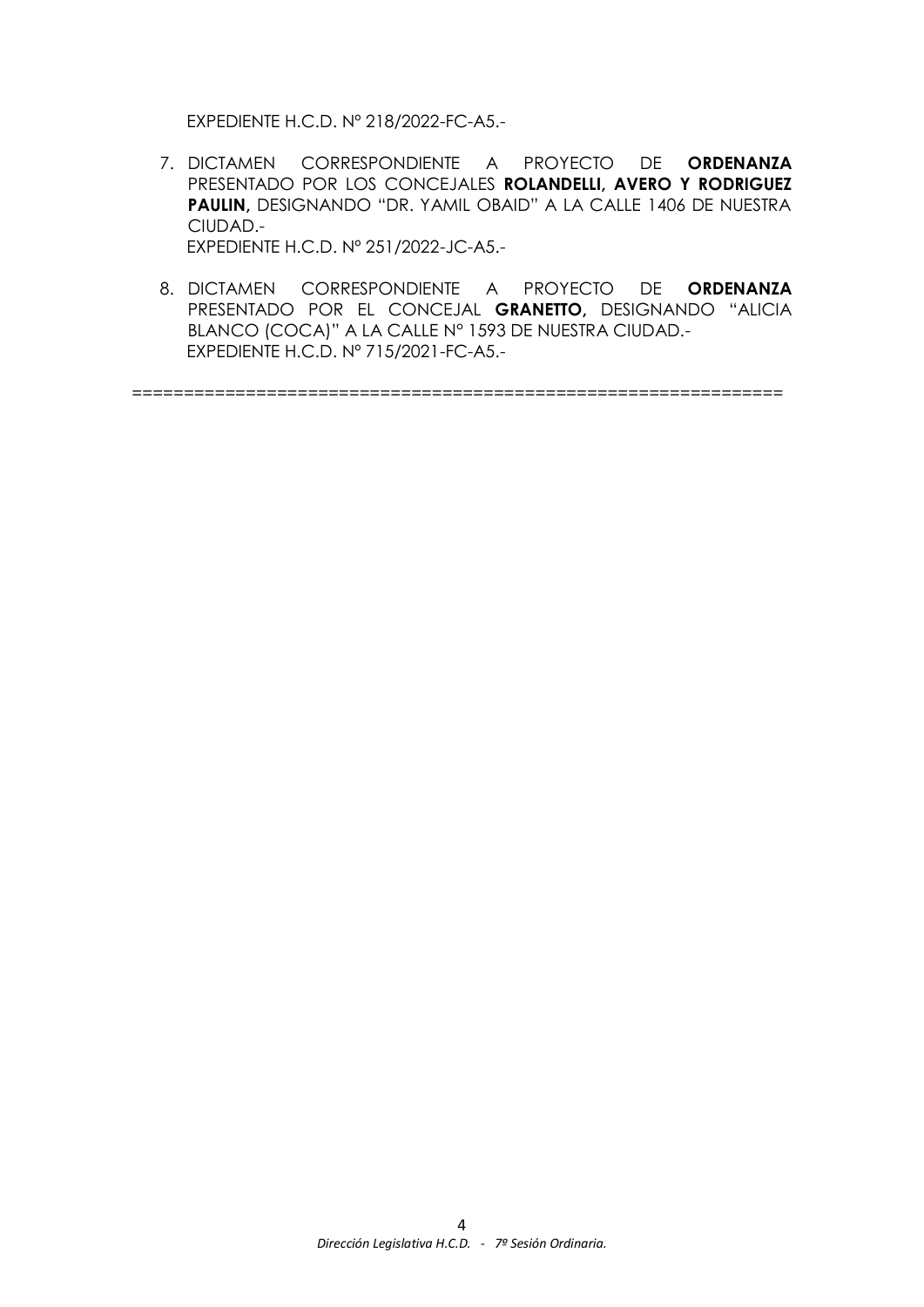# **PROYECTOS PRESENTADOS**

**1- EXPTE. H.C.D. Nº 394/2022-D1-A7:** EL DEPARTAMENTO EJECUTIVO ELEVA CON NOTA N° 5 PROYECTO ORDENANZA ACEPTANDO LA DONACION CON CARGO Y A FAVOR DE LA MUNICIPALIDAD DE PARANA DE CUATRO (4) LOTES PROPIEDAD DEL INSTITUTO AUTARQUICO PROVINCIAL DE LA VIVIENDA (I.A.P.V), DESTINADOS A LA INTERVENCION BARRIAL INTEGRAL DEL PROGRAMA "PROMEBA" MEJORAMIENTO DEL HABITAT EN LOS BARRIOS TOMA NUEVA Y ARENALES - ADJ.EXPTE. D.E.M. N° 22620/21.

**2- EXPTE. H.C.D. Nº 352/2022-BR-A5:** PROYECTO DE **ORDENANZA** PRESENTADO POR LA CONCEJAL **ACEVEDO,** DENOMINANDO "LIC. RUBEN ALBERTO VILLAVERDE", A LA CALLE Nº 1538 DEL BARRIO PARACAO DE NUESTRA CIUDAD.

**3- EXPTE. H.C.D. Nº 409/2022-JC-E25:** PEDIDO DE **INFORMES** PRESENTADO POR LOS CONCEJALES **RODRIGUEZ PAULIN, AVERO Y ROLANDELLI**, VINCULADO AL DESEMPEÑO DE LA ORDENANZA N° 9921 "PROMOCION DE LAS EMPRESAS BASADAS EN EL CONOCIMIENTO" QUE CREÓ EL DISTRITO DEL CONOCIMIENTO DE NUESTRA CIUDAD.

**4- EXPTE. H.C.D. Nº 413/2022-JC-A25:** PROYECTO DE **ORDENANZA** PRESENTADO POR LOS CONCEJALES **ROLANDELLI, AVERO Y RODRIGUEZ PAULIN**, CREANDO LA CAMPAÑA DE INFORMACION Y PREVENCION SOBRE ESTAFAS TELEFONICAS Y SECUESTROS EXTORSIVOS ORIENTADOS A PERSONAS DE LA TERCERA EDAD O ADULTOS MAYORES.

**5- EXPTE. H.C.D. Nº 414/2022-JC-A25:** PROYECTO DE **ORDENANZA** PRESENTADO POR LOS CONCEJALES **ROLANDELLI, AVERO Y RODRIGUEZ PAULIN,** MODIFICANDO LA ORDENANZA Nº 9389 -DEFENSOR DE LOS DERECHOS DE PERSONAS MAYORES.

**6- EXPTE. H.C.D. Nº 415/2022-JC-E25:** PEDIDO DE **INFORMES** PRESENTADO POR LOS CONCEJALES **ROLANDELLI, RODRIGUEZ PAULIN Y AVERO**, DIRIGIDO AL D.E.M. SOBRE LA OBRA DENOMINADA "SISTEMATIZACION DEL ARROYO LAS VIEJAS".

**7- EXPTE. H.C.D. Nº 416/2022-JC-B3:** PROYECTO DE **RESOLUCION** PRESENTADO POR LOS CONCEJALES **ROLANDELLI, AVERO Y RODRIGUEZ PAULIN**, POR EL CUAL SE SOLICITA AL D.E.M. RESTABLECER LA CUENTA INCENTIVO DESTINADA A EMPLEADOS DE AFIM FIJADO POR ORDENANZA Nº 8744/08.

**8- EXPTE. HCD Nº 417/2022-JC-B16:** PROYECTO DE **RESOLUCION** PRESENTADO POR LOS CONCEJALES **AVERO, ROLANDELLI Y RODRIGUEZ PAULIN**, SOLICITANDO AL D.E.M. QUE A TRAVES DEL AREA DE SECRETARIA DE SEGURIDAD VIAL, MOVILIDAD Y ORDENAMIENTO URBANO, CONVOQUE AL ORGANO DE MONITOREO Y CONTROL DEL SISTEMA INTEGRAL TRANSPORTE URBANO -SITU ESTABLECIDA POR ODENANZA Nº 9462.

**9- EXPTE. H.C.D. Nº 418/2022-BR-B10:** PROYECTO DE **RESOLUCION** PRESENTADO POR LA CONCEJAL **ACEVEDO,** POR EL CUAL SE INSTA AL D.E.M. A LA COLOCACION DE CARTELES EXPLICATIVOS SOBRE SU USO, EN LOS LUGARES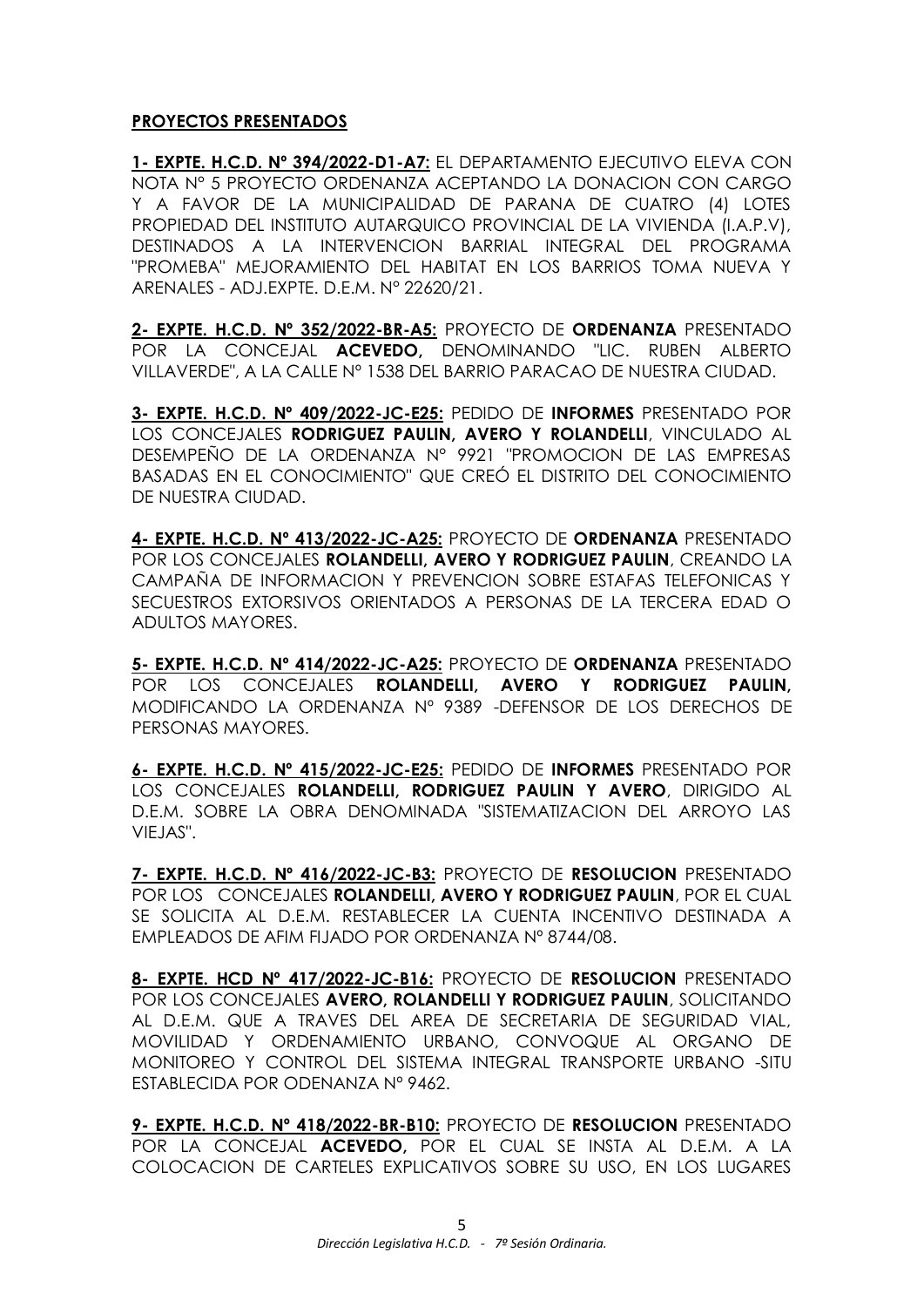DONDE SE ENCUENTREN INSTALADOS APARATOS DE GIMNASIA.

**10- EXPTE. H.C.D. Nº 419/2022-BR-D6:** PROYECTO DE **DECRETO** PRESENTADO POR LA CONCEJAL **ACEVEDO,** DECLARANDO DE INTERES DEL H.C.D. LAS ACTIVIDADES DESARROLLADAS POR LA AGRUPACION DENOMINADA "TRIBU DEL SALTO", EN EL AREA DEL ARROYO LA SANTIAGUEÑA, SITO EN CALLE NOGOYA Nº 535 DE NUESTRA CIUDAD.

**11- EXPTE. HCD Nº 420/2022-RE-A25:** PROYECTO DE **ORDENANZA** PRESENTADO POR LOS CONCEJALES **BECCARIA Y MURADOR**, CREANDO E IMPLEMENTANDO EL PROGRAMA "ACCESO AL AGUA POTABLE EN ESPACIOS VERDES PUBLICOS" MEDIANTE LA COLOCACION DE BEBEDEROS EN ESPACIOS VERDES Y RECREATIVOS EN NUESTRA CIUDAD.

**12- EXPTE. H.C.D. Nº 421/2022-RE-E8:** PEDIDO DE **INFORMES** PRESENTADO POR LOS CONCEJALES **BECCARIA Y MURADOR**, SOLICITANDO AL D.E.M. SE INFORME SOBRE LA EJECUCION DEL PROGRAMA CREADO POR ORDENANZA Nº 9951 DENOMINADO "FONDO FIDUCIARIO DE FORTALECIMIENTO DE OBRAS SANITARIAS".

**13- EXPTE. HCD Nº 422/2022-FC-A5:** PROYECTO DE **ORDENANZA** PRESENTADO POR EL CONCEJAL **CACERES,** DESIGNANDO A LAS CALLES PUBLICAS NROS: 1732 COMO PARQUE NACIONAL PRE DELTA, 1821 COMO PARQUE NACIONAL IGUAZU, 1819 COMO PARQUE NACIONAL LOS GLACIARES Y 1730 COMO PARQUE NACIONAL EL PALMAR, EMPLAZADAS DENTRO DEL COMPLEJO HABITACIONAL "31 VIVIENDAS OBRAS SANITARIAS".

**14- EXPTE. HCD N° 423/2022-FC-B10:** PROYECTO DE **RESOLUCION** PRESENTADO POR EL CONCEJAL **CACERES**, INSTANDO AL D.E.M. INCLUYA COMO OBRA COMPLEMENTARIA DE LA RECUPERACION DEL EDIFICIO DEL CENTRO CULTURAL JUAN L. ORTIZ Y DEL PLAN DE MODERNIZACION DEL TRANSPORTE FERROVIARIO, A LA PUESTA EN VALOR DE LA PASARELA QUE UNE LAS CALLES PRONUNCIAMIENTO Y BVARD .RACEDO DE NUESTRA CIUDAD.

**15- EXPTE. HCD Nº 424/2022-PRO-A25:** PROYECTO DE **ORDENANZA** PRESENTADO POR LA CONCEJAL **BAUZA**, CREANDO EL OBSERVATORIO DE SEGURIDAD VIAL DE LA CIUDAD DE PARANA COMO ORGANISMO TECNICO DE INVESTIGACION, PRODUCCION DE INFORMACION Y CONSULTA RESPECTO A LA MOVILIDAD URBANA.

**16- EXPTE. HCD Nº 425/2022-FC-A25:** PROYECTO DE **ORDENANZA** PRESENTADO POR LOS CONCEJALES **ELIZAR, RUBERTO, GRANETTO, FARIAS, FACELLO GEREZ, NUÑEZ, MINNI Y CACERES**, CREANDO EL PROGRAMA "MARCA PARANA", EN EL CUAL HAN INTERVENIDO REPRESENTANTES DEL AMBITO TURISTICO, PRODUCTIVO, INDUSTRIAL, ACADEMICO, AMBIENTAL, PROFESIONAL, CULTURAL Y DEPORTIVO DE NUESTRA CIUDAD.

**17- EXPTE. HCD Nº 427/2022-FC-A23:** PROYECTO DE **ORDENANZA** PRESENTADO POR EL CONCEJAL **ELIZAR**, CONDONANDO LA DEUDA DE LA TASA GENERAL INMOBILIARIA MAS SUS INTERESES AL INMUEBLE PROPIEDAD DE GENDARMERIA NACIONAL, SITO CALLE ALAMEDA DE LA FEDERACION N° 214, POR EL PERIODO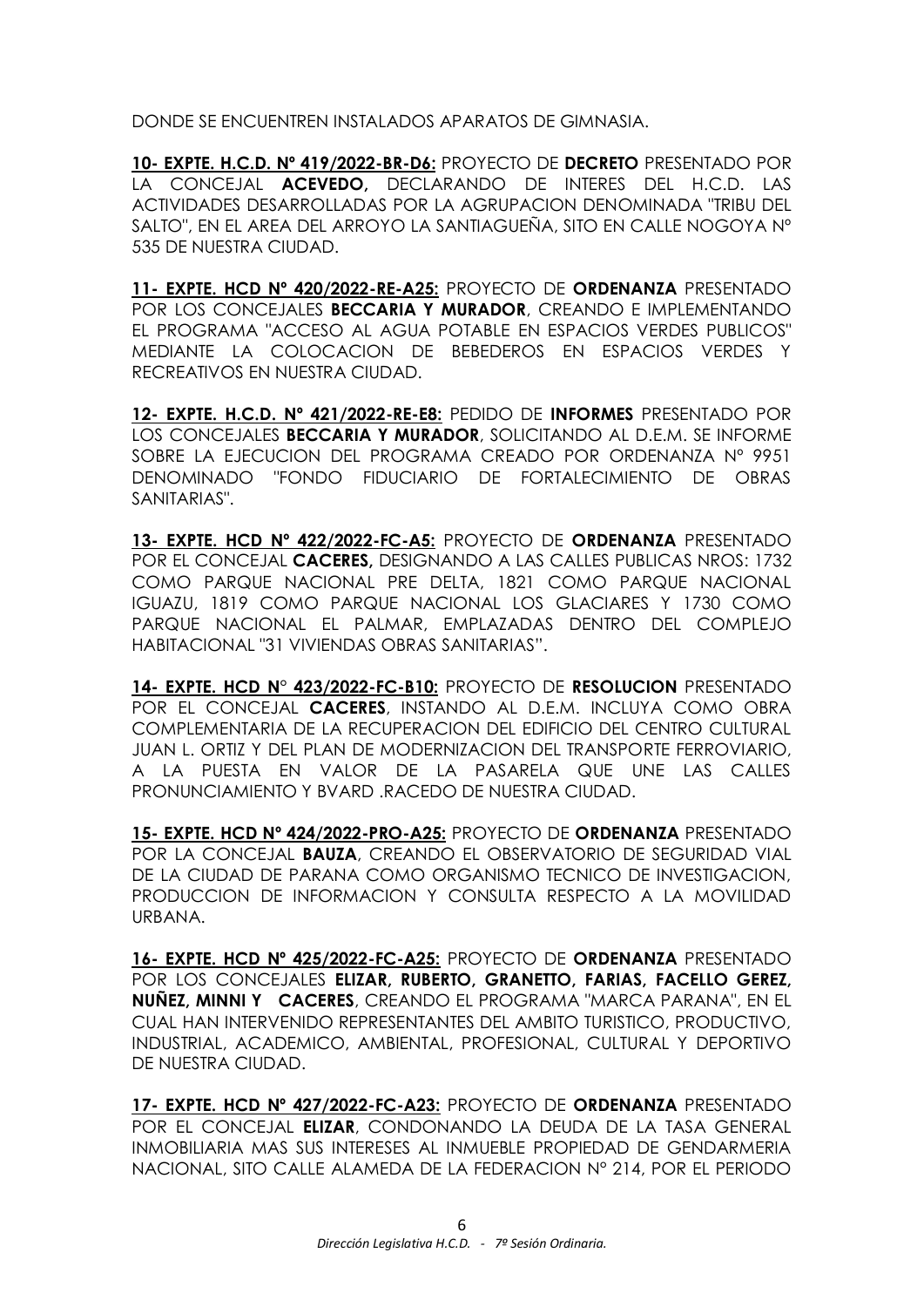COMPRENDIDO DESDE EL 1ERO DE ENERO DEL 2018 HASTA EL 31 DE DICIEMBRE DE 2021.

**18- EXPTE. HCD Nº 428/2022-FC-D6:** PROYECTO DE **DECRETO** PRESENTADO POR LA CONCEJAL **MINNI**, DECLARANDO DE INTERES DEL H.C.D. LA REALIZACION DE LA "1ERA JORNADA SOBRE REGIMEN MUNICIPAL Y ORGANIZACION ADMINISTRATIVA", A REALIZARSE EL DIA 28 DE JUNIO DEL CORRIENTE AÑO EN EL CENTRO PROVINCIAL DE CONVENCIONES DE LA CIUDAD DE PARANA.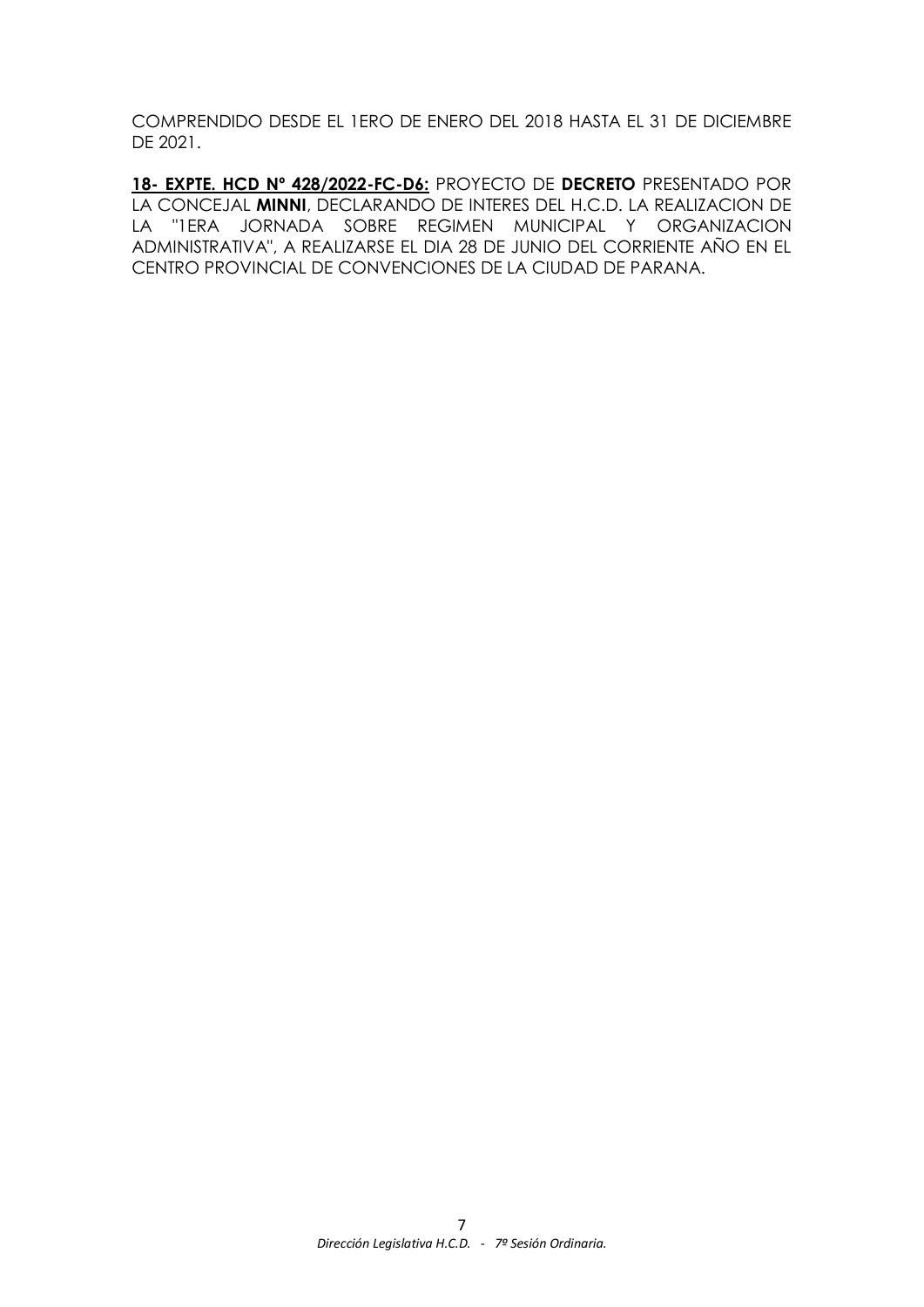# **PROYECTOS DE ORDENANZA PARA TRATAMIENTO SEGUN ARTS. 64° y 65º DEL REGLAMENTO PARA EL REGIMEN INTERNO DEL H.C.D. - DECRETO H.C.D. Nº 07/2020.**

### **CON PRORROGA ADICIONAL VENCIDA DE 30 DIAS OTORGADA POR SESION:**

1.- PROYECTO DE ORDENANZA PRESENTADO POR LA CONCEJAL MINNI, DISPONIENDO EL PROCESO DE RECICLADO, REUTILIZACION, PROCESAMIENTO Y OTRAS FORMAS DE VALORARIZACION Y REDUCCION DEL VOLUMEN DE LOS NEUMATICOS FUERA DE USO "NFU" COMO RESIDUOS SOLIDOS.-

# **EXPEDIENTE H.C.D. Nº 515/2021-FC-A17**

COMISION DE COMUNIDAD Y PARTICIPACION.-

2.- PROYECTO DE ORDENANZA PRESENTADO POR LOS CONCEJALES ROLANDELLI, AVERO Y RODRIGUEZ PAULIN, PROPONIENDO LA CREACION DEL PROGRAMA MUNICIPAL DE RESPONSABILIDAD SOCIAL CIUDADANA.- **EXPEDIENTE H.C.D. N°526/2021-JC-A25.-**

COMISION DE COMUNIDAD Y PARTICIPACION.**-**

3.- PROYECTO DE ORDENANZA PRESENTADO POR LA CONCEJAL ACEVEDO, CREANDO UN ESPACIO DE HOMENAJE A PROFESIONALES DEL RUBRO EN EL "PASEO DE LA ENFERMERIA" UBICADO ENTRE LAS CALLES CHURRUARIN, BLAS PARERA Y 1202 DE NUESTRA CIUDAD.-

#### **EXPEDIENTE H.C.D. N° 530/2021-BR-A5.-**

COMISION DE DESARROLLO TERRITORIAL, OBRAS Y SERVICIOS PUBLICOS.**-**

4.- PROYECTO DE ORDENANZA PRESENTADO POR LOS CONCEJALES BECCARIA Y MURADOR, CREANDO EL PROGRAMA MUNICIPAL DE ALFABETIZACION DIGITAL PARA PERSONAS MAYORES, EN EL AMBITO DE LA MUNICIPALIDAD DE PARANA.-

#### **EXPEDIENTE H.C.D. N° 605/2021-RE-A25.-**

COMISIONES DE DESARROLLO SOCIAL Y DE CULTURA, TURISMO Y EDUCACION.**-**

5.- PROYECTO DE ORDENANZA PRESENTADO POR LOS CONCEJALES ROLANDELLI Y AVERO, ESTABLECIENDO LA OBLIGATORIEDAD DE INSTALACION DE MESAS ACCESIBLES EN TODOS LOS BARES, CONFITERIAS Y AFINES, DESTINADAS A PERSONAS CON DISCAPACIDAD MOTRIZ, QUE UTILICEN MEDIOS MECANICOS PARA TRANSLADARSE.-

### **EXPEDIENTE H.C.D. N° 686/2021-JC-A21.-**

COMISION DE DESARROLLO SOCIAL.**-**

6.- PROYECTO DE ORDENANZA " IN VOCE" PRESENTADO POR LA CONCEJAL BECCARIA, ESTABLECIENDO EL " SISTEMA DE BOLETA UNICA PAPEL" EN EL AMBITO DE NUESTRA CIUDAD.-

#### **EXPEDIENTE H.C.D. N° 706/2021- RE-A25.-**

COMISIONES DE LEGISLACION GENERAL Y DE COMUNIDAD Y PARTICIPACION.**-**